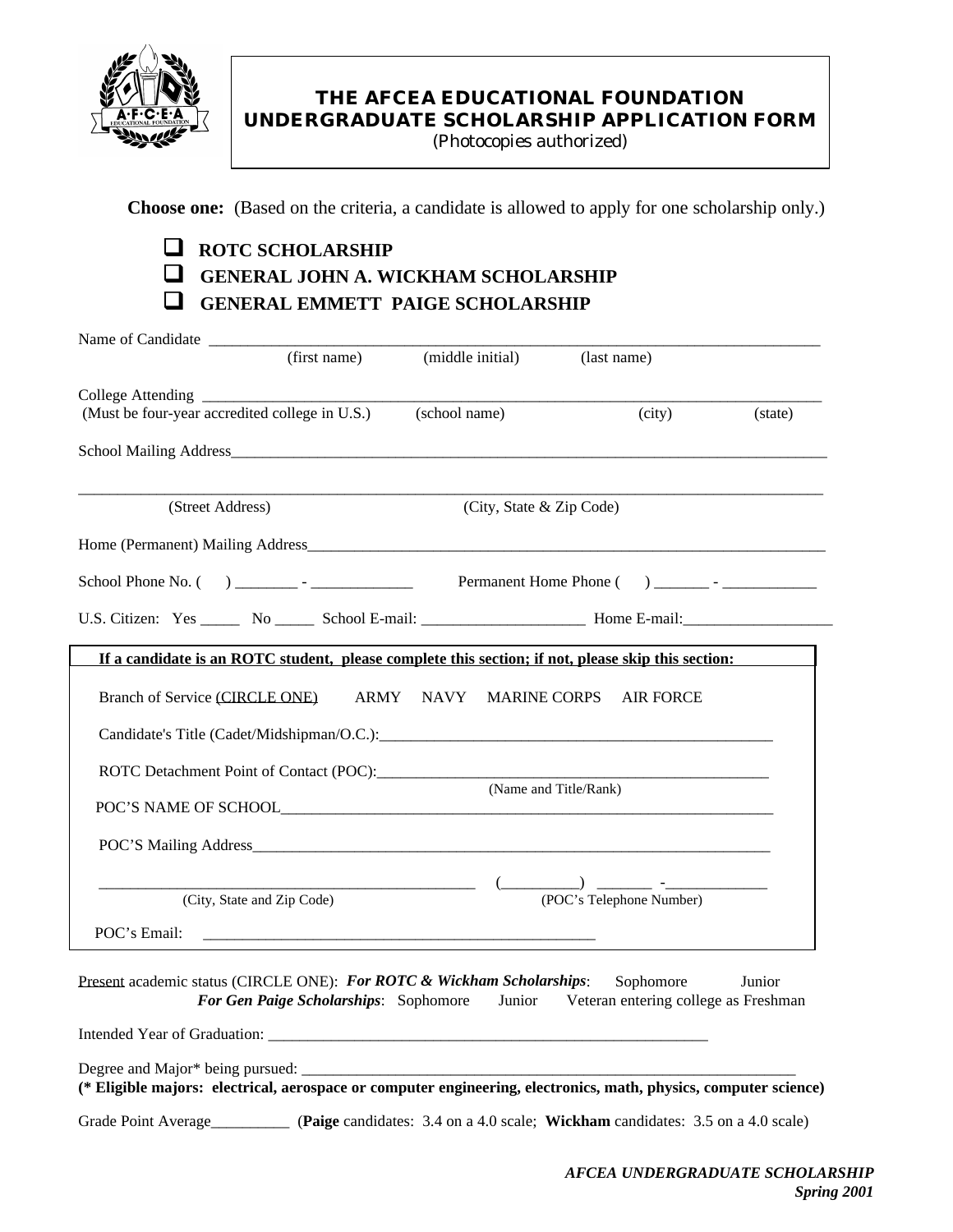| Has the candidate been on the Dean's List or other recognized honor roll?                                             |
|-----------------------------------------------------------------------------------------------------------------------|
| If so, about how much of the total time in school?<br><u>Example 2014</u>                                             |
| Are there any other achievements not covered above which should be considered?                                        |
|                                                                                                                       |
|                                                                                                                       |
| <b>EXTRA-CURRICULAR ACTIVITIES AT SCHOOL</b>                                                                          |
|                                                                                                                       |
|                                                                                                                       |
| Is candidate a member of the glee club, pep organization, sports team, etc.? _______________________                  |
|                                                                                                                       |
|                                                                                                                       |
|                                                                                                                       |
| List any community activities in which the candidate participates, together with any offices held or honors received: |
|                                                                                                                       |
|                                                                                                                       |
|                                                                                                                       |
|                                                                                                                       |
|                                                                                                                       |
|                                                                                                                       |
|                                                                                                                       |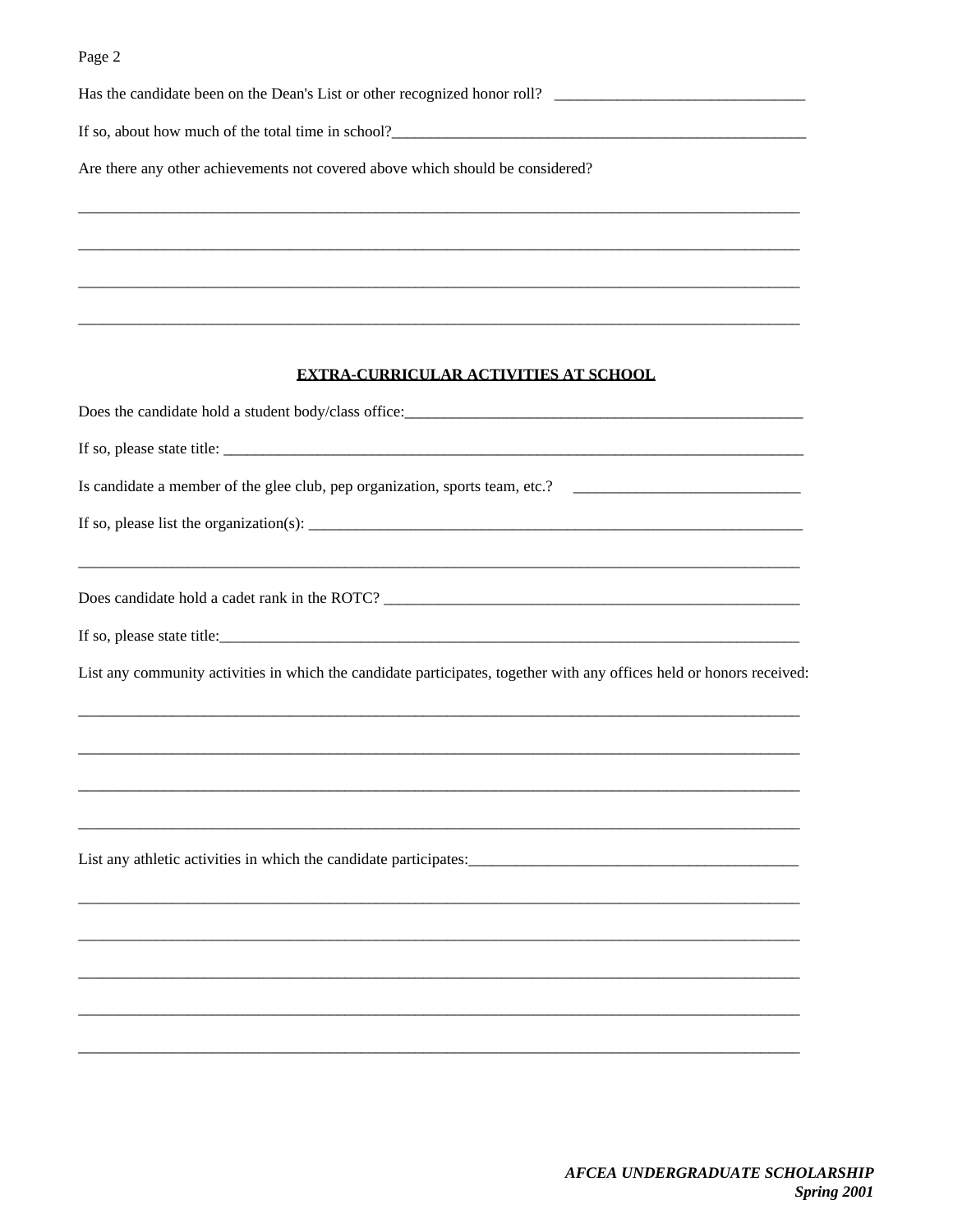SPECIAL ACHIEVEMENTS/HONORS, WORK EXPERIENCES, PERSONAL TRAITS OR CAREER GOALS:

Please provide any information which is important to the candidate and may help to support his/her application.

**STATEMENT OF FINANCIAL NEED:** After demonstrated academic achievement and leadership potential, financial need is important to the Foundation's Scholarship Selection Committee. Please provide an overview of candidate's financial situation and explain any special needs for financial assistance to complete his or her education.